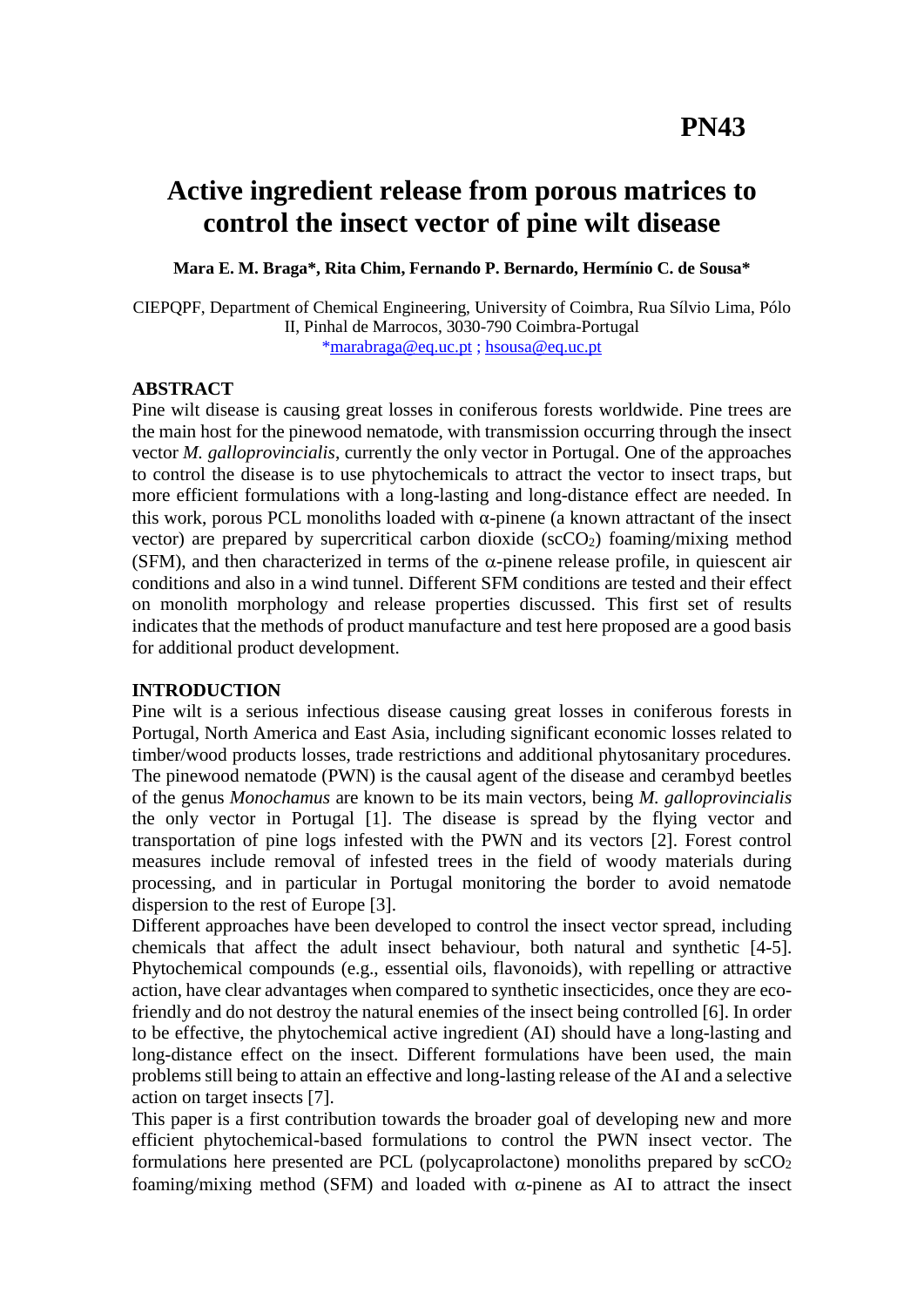vector. These monoliths are one of the product concepts being developed and are thought to be incorporated into commercial insect traps already used in pine forests.

## **MATERIAL AND METHODS**

Pure PCL powder (45 kg.mol<sup>-1</sup>) was mixed with  $\alpha$ -pinene (50.7, wt.%) and the mixture introduced into cylinder moulds and then processed by SFM under different conditions: temperatures of 35 and 45 ºC and, for each temperature, three different pressure values, corresponding to  $\sec O_2$  densities of 0.75, 0.80 and 0.85 kg/m<sup>3</sup>. The cylindrical monoliths thus obtained have a diameter of 1.5 cm and high between 2.1 and 3.6 cm. Experimental SFM set-up and general procedures were previously described by Matos *et al*. [8]. The monoliths were then characterized by nitrogen adsorption (porous surface area), picnometry of He (porosity) and thermogravimetry (DSC and TGA). Thermogravimetric tests were performed on: monoliths of pure PCL, monoliths loaded with AI and exhausted monoliths (after complete release of the AI).

AI release is evaluated by two methods: gravimetric and chromatographic. The mass loss of the monoliths under quiescent air conditions is measured by gravimetric assays until all the AI has been released. A mass transfer model (described in the next paragraph) is fitted to this temporal profile, being then calculated the effective diffusion coefficient of the AI in the monolith. The initial loading (mass of AI/mass of PCL) is also calculated from these gravimetric data. At least two samples were processed and tested. In the chromatographic method (SPME - GC-MS), monoliths were inserted into a wind tunnel  $(0.20 \text{ m} \times 1.50 \text{ m})$  for 8 h, at  $\sim 24 \pm 1\degree$ C and wind speed of 0.4 m/s. In pre-determined times, and at 1 m away from the monolith,  $\alpha$ -pinene emission was identified.

AI release from a polymeric cylindrical monolith, isolated at the bottom, is modelled as: (i) a diffusion process inside the polymeric matrix along radial and axial directions; (ii) an equilibrium state at the monolith/air interface; and (iii) a convective transfer from the outer surface to the surrounding air (Figure 1). Internal diffusion is modelled using an effective diffusion coefficient  $D$ , as if the monolith was a homogeneous domain. The model is then a two-dimensional diffusion equation with appropriate boundary conditions, which has analytical solution. The ratio  $M/M_{\infty}$  (mass of AI released after time over its total mass) is thus a known function of normalized time and Biot number [9- 10]. The fit of this model to the experimental data of monolith mass loss resulted in high values of *Bi* ( $>10^4$ ), and thus the simpler model for *Bi*  $\rightarrow \infty$  is adopted:

$$
\frac{M}{M_{\infty}} = 1 - \sum_{n=1}^{\infty} \frac{2 \exp(-a_n^2 t_{nx})}{a_n^2} \cdot \sum_{n=1}^{\infty} \frac{4 \exp(-b_n^2 t_{nr})}{b_n^2}
$$
(1)

Here,  $t_{nx} = D \cdot t / H^2$ ,  $t_{nr} = D \cdot t / R^2$ , and  $a_n$  and  $b_n$  are problem eigenvalues. The fit of Eq. (1) to experimental data is made using numerical optimization, with *D* being the only adjustable parameter.

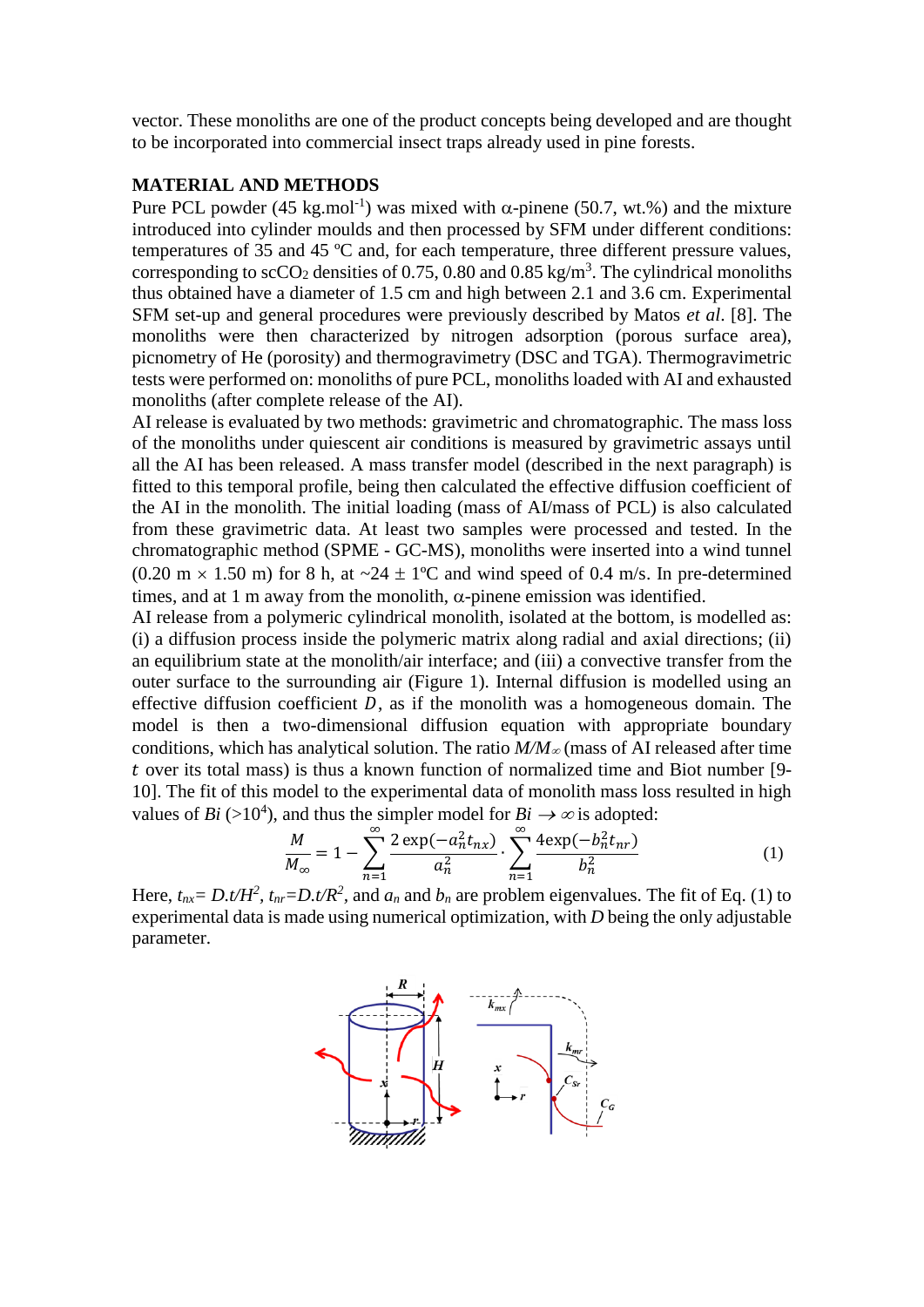Figure 1. Sketch of AI release from a cylinder (left) and of convective transfer at the cylinder outer surface (right).

#### **RESULTS**

Depending on employed SFM conditions,  $\alpha$ -pinene loading varied from 0.51 up to 0.70 g of AI per g of PCL (**Figure 2**). As the CO<sup>2</sup> density increases, a decrease in monoliths porosity is observed, and also a decrease in the surface area (data not shown). In opposite way, the apparent density increases, which confirms the lower porosity of samples prepared at higher CO<sub>2</sub> density of 0.850 kg/m<sup>3</sup>. Concerning to  $\alpha$ -pinene loading, the main tendency is a reduction as  $CO<sub>2</sub>$  density increases, more intensified at the higher temperature of 45 ºC. Regarding the temperature effect the higher temperature of 45 ºC lead to significantly higher  $\alpha$ -pinene loadings, probably due to the  $\alpha$ -pinene solubility into PCL, since AI solubility in  $CO<sub>2</sub>$  is lower at higher temperatures. In this temperature of 45 $\degree$ C the effect of CO<sub>2</sub> density on porosity is reduced (from 83 up to 86%).



**Figure 2.** Porosity (bars:  $\Box$  35 °C,  $\Box$  45 °C) (left axis), apparent density ( $\triangle$ ) and  $\alpha$ -pinene loading ( $\bullet$ ) (right axis, g/cm<sup>3</sup> ) obtained under different process conditions.

Regarding calorimetry, incorporation of  $\alpha$ -pinene originates a 13 % reduction (in average) on PCL melting temperature  $(T_m, 53 \text{ °C})$ . Released monoliths recovered the higher value of  $T_m$  for pure PCL (62 °C), which confirm a significant plasticizing effect. A similar behaviour is observed in crystallinity.

**Figure 3** shows release profiles for two of the six processing conditions, while the table shows the calculated diffusion coefficients for all conditions. In all cases, more than 99% of the  $\alpha$ -pinene is released after 72 h. The main tendency observed is a significantly faster release for the samples prepared at the higher temperature of 45 ºC, with corresponding higher values of the diffusion coefficient  $D$  probably due to high  $\alpha$ -pinene content since porosity for both temperature are similar. Nevertheless, the correlation of these diffusion coefficients with the monoliths microstructure is still to be done.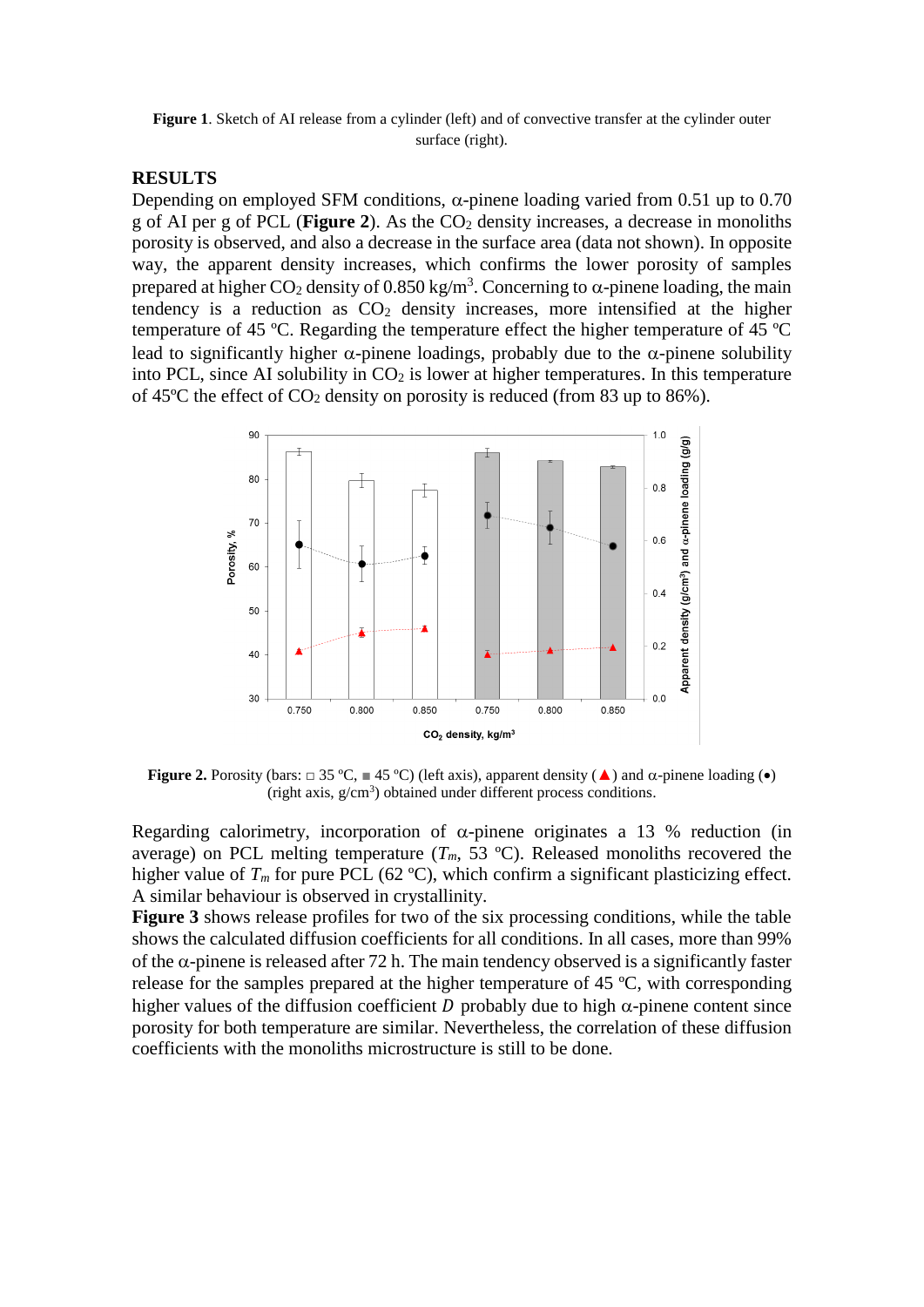

**Figure 3.** Fit of model (1) to AI release experimental data and the calculated diffusion coefficients.

In the wind tunnel tests,  $\alpha$ -pinene released from monoliths is detected for 8 h (**Figure 4**). This preliminary results show that this technique is feasible and adequate for further tests where the effect on insects will be evaluated.



**Figure 4.** Identification of  $\alpha$ -pinene in wind tunnel by GC, 1 m away from the source.

#### **CONCLUSIONS**

Monoliths prepared by SFM under higher  $CO<sub>2</sub>$  density have higher porosity and consequently lower apparent density. Higher  $\alpha$ -pinene loadings were obtained at the higher temperature of 45 °C and also for higher values  $CO<sub>2</sub>$  density. Incorporation of  $\alpha$ pinene into the polymeric matrix has a significant plasticizing effect.

Release profiles of  $\alpha$ -pinene are significantly more sustained for monoliths prepared at the lower temperature of 35 ºC, with still around 10% to be released after 2 days. This is still far from the target performance of the final product to be developed, which should have duration of weeks. These first set of results, however, have established useful methodologies for further product development and also motivated new ideas for improved product concepts.

#### **ACKNOWLEDGEMENTS**

The work was financially supported by PTDC/AGR-TEC/3049/2014, "New Eco-Friendly Approaches for the Biomanagement of the Pinewood Nematode Vector at Eurasia" and by FCT-MEC (PEst-C/EQB/UI0102/2013). M.E.M. Braga acknowledges FCT-MEC (Programa Ciência 2008 and SFRH/BPD/101048/2014).